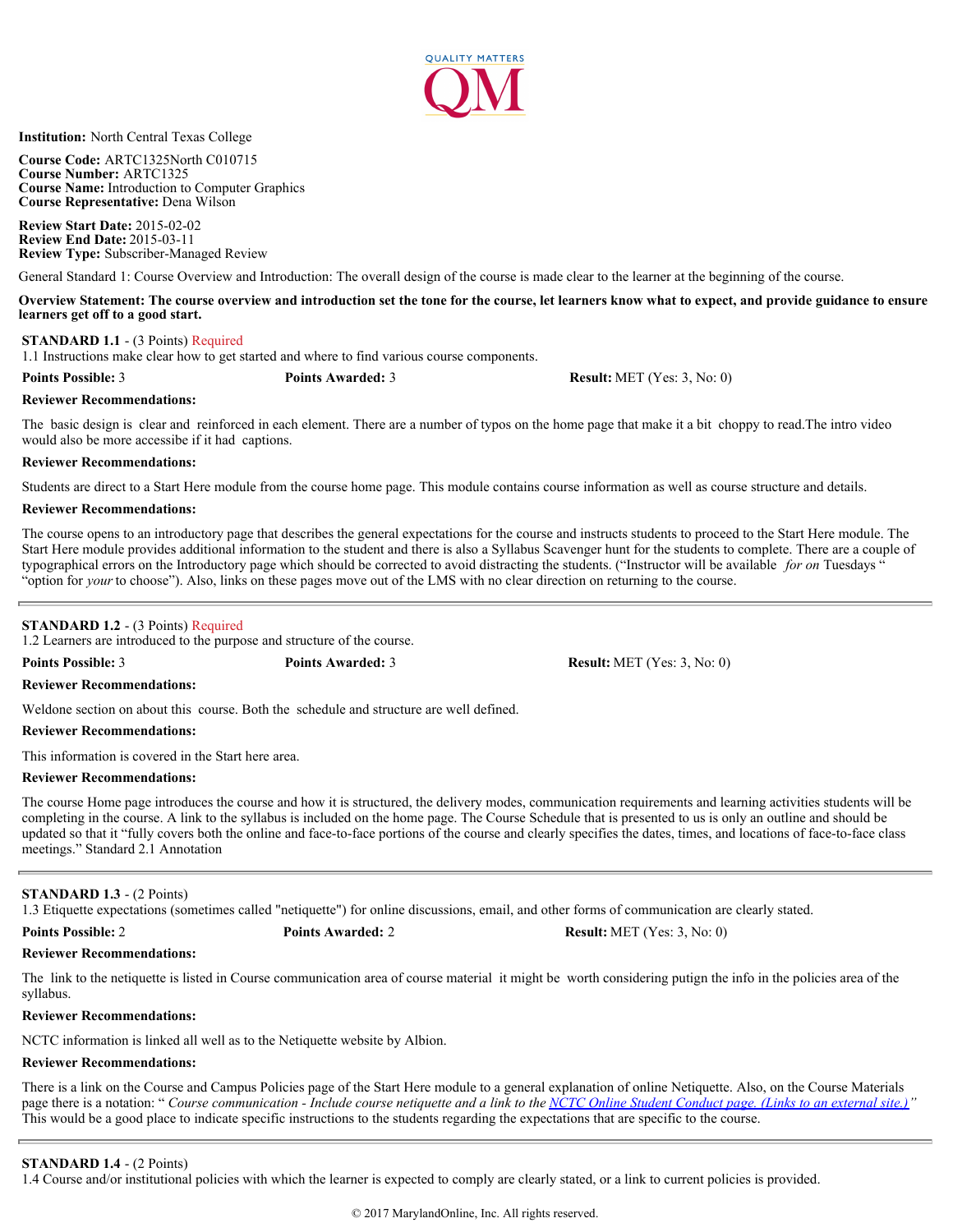Some information is in the syllabus, some in exteranl link, unifgying the point of entry would make navigation easier.

## **Reviewer Recommendations:**

The Get Help Discussion lists all possible places that help could be located for students in the course.

## **Reviewer Recommendations:**

Instructor has included a Course and Campus Policies page with the information particular to the course and links to the Campus policies. Personally, I would recommend modifying the references on this page to "online" courses to include expectations for the **online portion and the face-to-face portion** of the course. Also, there is a bullet point, "*Discussion Rubric,"* that has no additional information. I would recommend that this be explained on the page, or linked to the pertinent information.

## **STANDARD 1.5** - (2 Points)

1.5 Minimum technology requirements are clearly stated and instructions for use provided.

**Reviewer Recommendations:**

Details on technologies requires such as browser did not seem apparent in the class.

## **Reviewer Recommendations:**

The start Here module covers much of this information. Suggest adding a link to the browser and technology requirements for Canvas and NCTC. Add this to the Ask for Help discussion.

## **Reviewer Recommendations:**

The instructions for accessing and registering MyGraphicsLab are good. The only references I found for technology requirements was access to Adobe Illustrator and MyGraphics lab which are listed in a Welcome announcement to the course. However, there are no references to the browser requirements or hardware requirements for these technologies. Including all technology requirements (or links to them in one location would be beneficial to students.)

## **STANDARD 1.6** - (1 Point)

1.6 Prerequisite knowledge in the discipline and/or any required competencies are clearly stated.

**Reviewer Recommendations:**

The only detail is knowledge of compputer operation. It might be good to give details on OS, browser and some definition as to level of knowledge.If you delineate the skills required such as email, speakers, video playback etc.This will avoid assumptions such as platforms ( tablets, phones) that may or may not be used for the class.

## **Reviewer Recommendations:**

Np prerequisited required.

## **Reviewer Recommendations:**

Required competencies are "*Knowledge of computer operation skills"* (as listed in the syllabus) and students are required to take the "Canvas Orientation for Online Students".

# **STANDARD 1.7** - (1 Point)

1.7 Minimum technical skills expected of the learner are clearly stated.

# **Reviewer Recommendations:**

A seperation or bolding might make this easierr to locate.l

# **Reviewer Recommendations:**

The Start Here module clearly defines the tech skills needed for the course content as well as the additional tools used.

# **Reviewer Recommendations:**

Minimum technical skill is also "*Knowledge of computer operation skills"* (as listed in the syllabus).

# **STANDARD 1.8** - (1 Point)

1.8 The self-introduction by the instructor is appropriate and is available online.

Nice job of intro and the video inclusion, but you may want to add captions to the video.

# **Reviewer Recommendations:**

**Reviewer Recommendations:**

There is an instructor video and a bio page that make the instructor approachable.

**Points Possible:** 2 **Points Awarded:** 2 **Result:** MET (Yes: 3, No: 0)

**Points Possible:** 2 **Points Awarded:** 0 **Result:** NOT MET (Yes: 0, No: 3)

**Points Possible:** 1 **Points Awarded:** 1 **Result:** MET (Yes: 3, No: 0)

**Points Possible:** 1 **Points Awarded:** 1 **Result:** MET (Yes: 3, No: 0)

**Points Possible:** 1 **Points Awarded:** 1 **Result:** MET (Yes: 3, No: 0)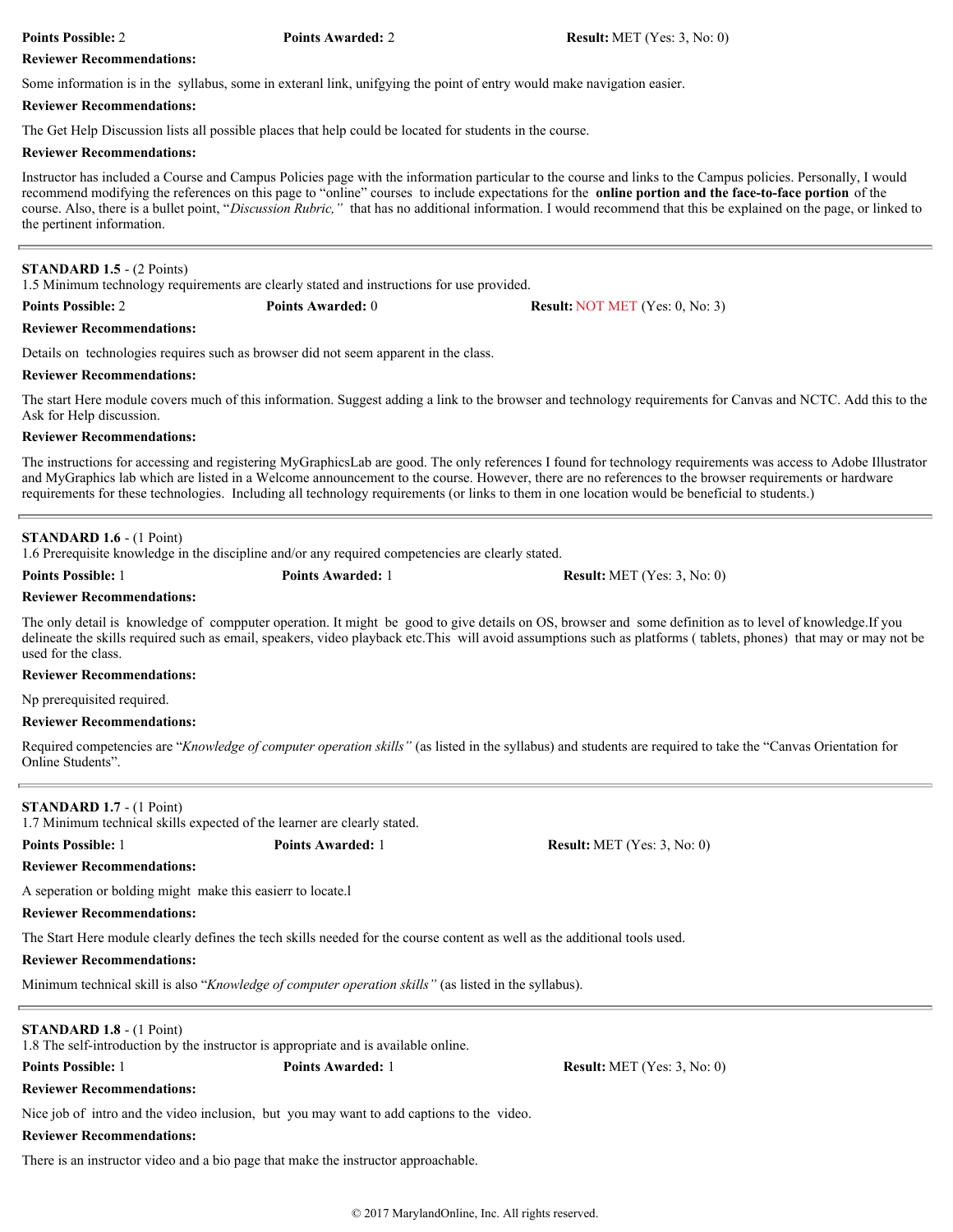Instructor included a Video introduction and a Bio page. There is a section at the top of the bio that states "Ways to Contact ..." with a random link to Google docs. I would recommend updating this with email and telephone information. This page could also use a link back to the remainder of the course or an explanation to use the "back" button of the browser.

# **STANDARD 1.9** - (1 Point) 1.9 Learners are asked to introduce themselves to the class. **Points Possible:** 1 **Points Awarded:** 1 **Result:** MET (Yes: 3, No: 0) **Reviewer Recommendations:** This is part of the class getting started process. **Reviewer Recommendations:** Students respond to an introductory discussion. **Reviewer Recommendations:** Students are required to complete a Discussion topic Introducing themselves to the class. General Standard 2: Learning Objectives (Competencies): Learning objectives or competencies describe what learners will be able to do upon completion of the course. **Overview Statement: The learning objectives or competencies establish a foundation upon which the rest of the course is based. STANDARD 2.1** - (3 Points) Required 2.1 The course learning objectives, or course/program competencies, describe outcomes that are measurable. **Points Possible:** 3 **Points Awarded:** 3 **Result:** MET (Yes: 3, No: 0) **Reviewer Recommendations:** Objectives are clearly stated and linked to lessons. **Reviewer Recommendations:** The program and course objectives are institutionally mandated. **Reviewer Recommendations:** Course Learning Requirements are guided by WECM and have measurable outcomes. **STANDARD 2.2** - (3 Points) Required 2.2 The module/unit learning objectives or competencies describe outcomes that are measurable and consistent with the course-level objectives or competencies. **Points Possible:** 3 **Points Awarded:** 3 **Result:** MET (Yes: 3, No: 0) **Reviewer Recommendations:** Outcomes are well mapped and clear. **Reviewer Recommendations:** The module objectives align with the course and WCOM objectives clearly. **Reviewer Recommendations:** The module/unit learning objectives are clearly stated and have measurable outcomes. They are aligned with the majority of the Course outcomes (with the exception of Student Learning Outcome 2, "Identify peripherals to include flash drives, external drives, cameras and scanners"). **STANDARD 2.3** - (3 Points) Required 2.3 All learning objectives or competencies are stated clearly and written from the learner's perspective. **Points Possible:** 3 **Points Awarded:** 3 **Result:** MET (Yes: 3, No: 0) **Reviewer Recommendations:** Clear logical outcomes are included in **Reviewer Recommendations:** Nicely done. **Reviewer Recommendations:** Module/unit learning objectives are clearly explained at the beginning of each unit. **STANDARD 2.4** - (3 Points) Required

2.4 The relationship between learning objectives or competencies and course activities is clearly stated.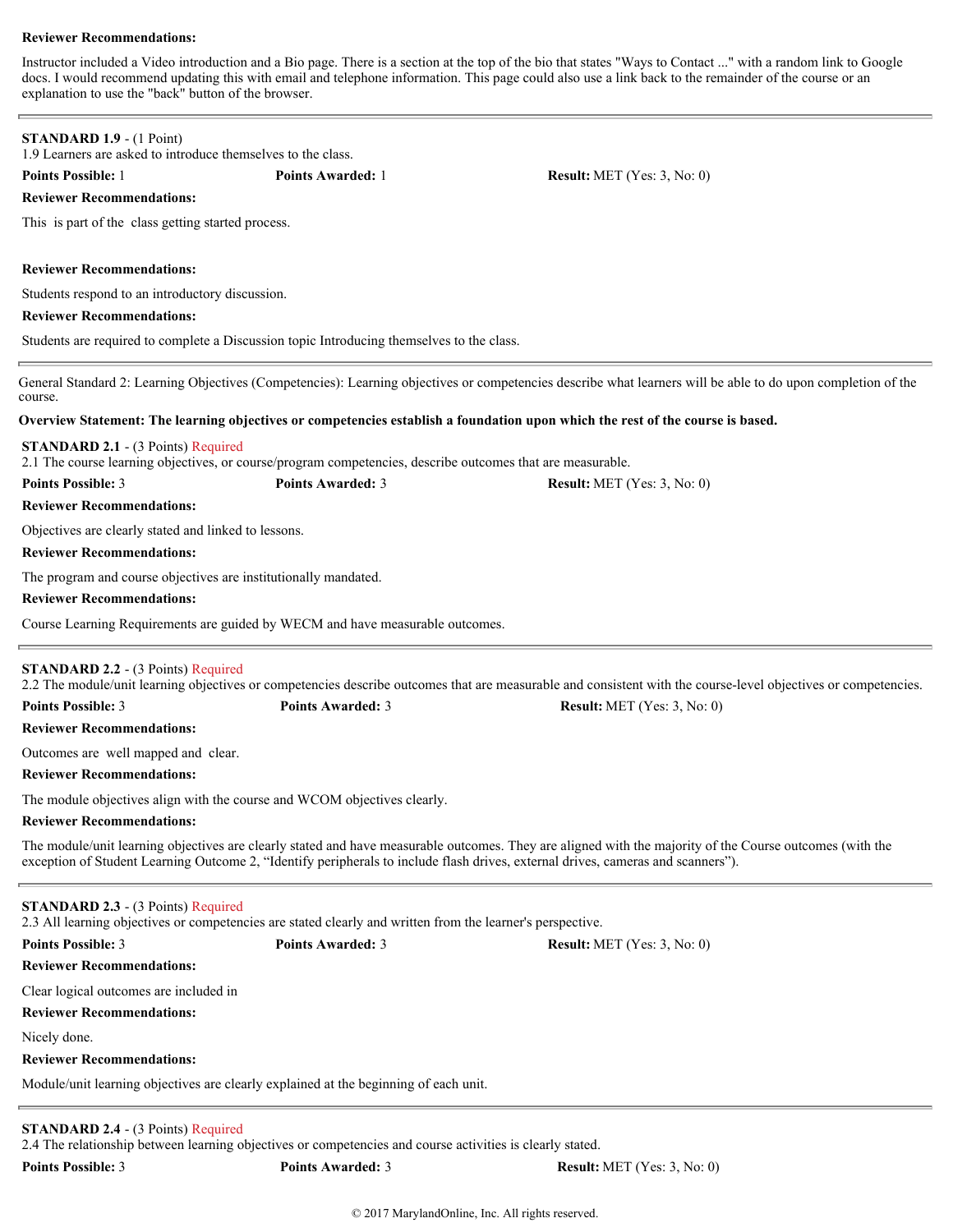A LOs and the activities are well communicated including a grid of each lesson and outcome.

## **Reviewer Recommendations:**

There is a direct relationship between the objectives and the assignments and assessments.

## **Reviewer Recommendations:**

The module/unit learning objectives are included at the beginning of each module and are closely tied to the course activities. If possible, the instructor could also list the course Student Learning Outcome(s) that is/are aligned with the module activies.

## **STANDARD 2.5** - (3 Points) Required

2.5 The learning objectives or competencies are suited to the level of the course.

**Points Possible:** 3 **Points Awarded:** 3 **Result:** MET (Yes: 3, No: 0)

**Reviewer Recommendations:**

The class builds nicely on basic skills and is aligned with the level of the class.

**Reviewer Recommendations:**

Well done.

## **Reviewer Recommendations:**

The Student Learning Outcomes and module learning objectives seem appropriate to the level of the course.

General Standard 3: Assessment and Measurement: Assessments are integral to the learning process and are designed to evaluate learner progress in achieving the stated learning objectives or mastering the competencies.

**Overview Statement: Assessment is implemented in a manner that corresponds to the course learning objectives or competencies and not only allows the instructor a broad perspective on the learners' mastery of content but also allows learners to track their learning progress throughout the course.**

**STANDARD 3.1** - (3 Points) Required

3.1 The assessments measure the stated learning objectives or competencies.

**Points Possible:** 3 **Points Awarded:** 3 **Result:** MET (Yes: 3, No: 0)

## **Reviewer Recommendations:**

A balance of assessment tools are used.

**Reviewer Recommendations:**

There is a direct relationship between the objectives and the assignments and assessments.

## **Reviewer Recommendations:**

Each module contains assessments of the skills being taught and/or of computer graphics terminology introduced.

| <b>STANDARD 3.2</b> - (3 Points) Required        |                   |                                      |
|--------------------------------------------------|-------------------|--------------------------------------|
| 3.2 The course grading policy is stated clearly. |                   |                                      |
| <b>Points Possible: 3</b>                        | Points Awarded: 3 | <b>Result:</b> MET $(Yes: 3, No: 0)$ |

### **Reviewer Recommendations:**

Both a clear gradfing policey and values are stated.

**Reviewer Recommendations:**

The grading policy is outlined in the syllabus, grade book and also within the assignments.

**Reviewer Recommendations:**

The grading policy for the course is stated in the Course Syllabus. This includes the grading scale, the number of assignments per category and the percentage of the final grade per category. This information is reinforced in the Campus Gradebook.

| <b>STANDARD 3.3 - (3 Points) Required</b> |  |
|-------------------------------------------|--|
|-------------------------------------------|--|

3.3 Specific and descriptive criteria are provided for the evaluation of learners' work and are tied to the course grading policy.

**Points Possible:** 3 **Points Awarded:** 3 **Result:** MET (Yes: 3, No: 0)

# **Reviewer Recommendations:**

Grading criteria and association with work is provided.

# **Reviewer Recommendations:**

Grading criteria is provided for assignments and some will be assessed during live class meetings.

# **Reviewer Recommendations:**

The modules/units projects include grading rubrics to guide the students. Minimum requirements for mastery the quizzes is required to progress in the course activities.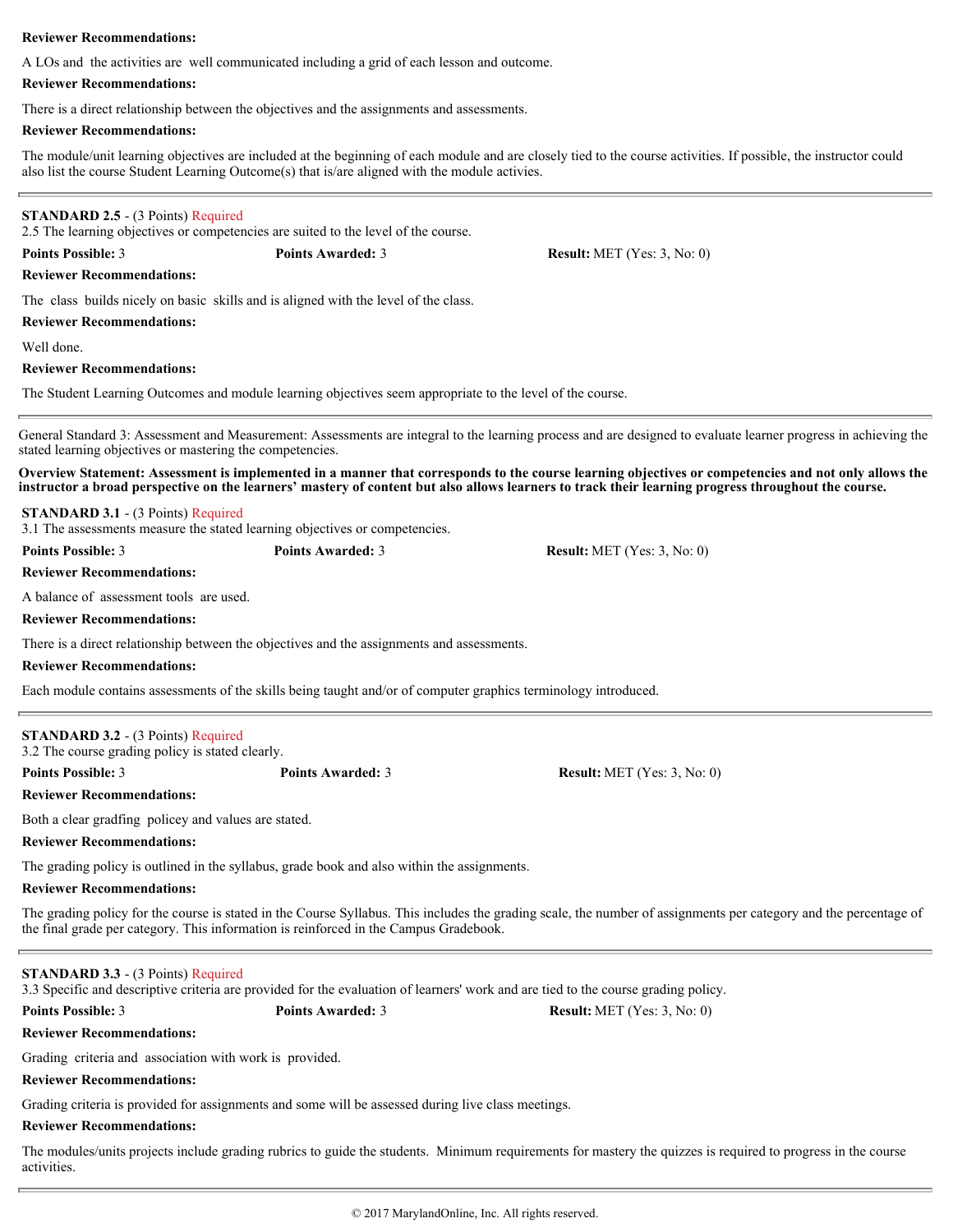# **STANDARD 3.4** - (2 Points)

3.4 The assessment instruments selected are sequenced, varied, and suited to the learner work being assessed.

### **Points Possible:** 2 **Points Awarded:** 2 **Result:** MET (Yes: 3, No: 0)

# **Reviewer Recommendations:**

Nice balance of discussion , quiz and project based work.

# **Reviewer Recommendations:**

The assessments consist of lots of hands on activities using MGL as well as additional quizzes and projects.

# **Reviewer Recommendations:**

The course includes a mix of graded discussions, quizzes, and projects which are suited to the work being assessed. The two tests to be given in the course were generally described, but we did not have access to the tests themselves to evaluate.

# **STANDARD 3.5** - (2 Points)

3.5 The course provides learners with multiple opportunities to track their learning progress.

**Points Possible:** 2 **Points Awarded:** 2 **Result:** MET (Yes: 3, No: 0)

## **Reviewer Recommendations:**

A range of grades, weights and tools to review the grades are supplied.

# **Reviewer Recommendations:**

Students will be able to red-do assignments and get direct help from instructor during face to face meetings.

# **Reviewer Recommendations:**

Individual Grades are posted in Campus along with category averages. Quiz scores are posted immediately in MyGraphics lab. Instructor can also supply feedback to students on completed projects in Campus.

General Standard 4: Instructional Materials: Instructional materials enable learners to achieve stated learning objectives or competencies.

**Overview Statement: The focus of this Standard is on supporting the course objectives and competencies, rather than on qualitative judgments about the instructional materials.**

# **STANDARD 4.1** - (3 Points) Required

4.1 The instructional materials contribute to the achievement of the stated course and module/unit learning objectives or competencies.

**Points Possible:** 3 **Points Awarded:** 3 **Result:** MET (Yes: 3, No: 0)

# **Reviewer Recommendations:**

The text is current, the lab is a good fit and integrated to the class work.

# **Reviewer Recommendations:**

The software and testbook as well as the help from the nstructor will lead to students successfully meeting objectives.

# **Reviewer Recommendations:**

The instructional materials contribute to the achievement of the stated module/unit learning objectives and most of the Course objectives. I find no evidence of alignment with Student Learning Outcome 2, "Identify peripherals to include flash drives, external drives, cameras and scanners." In my own courses, I have included supplemental lessons or units to cover any objective which is not addressed by the existing instructional materials.

# **STANDARD 4.2** - (3 Points) Required

4.2 Both the purpose of instructional materials and how the materials are to be used for learning activities are clearly explained.

# **Points Possible:** 3 **Points Awarded:** 3 **Result:** MET (Yes: 3, No: 0)

**Reviewer Recommendations:**

The class process is explain as is the use of the external lab.

# **Reviewer Recommendations:**

The purpose of the instructional materials and how they are used is covered in the Course Introduction and in each weekly module.

# **STANDARD 4.3** - (2 Points)

4.3 All instructional materials used in the course are appropriately cited.

**Points Possible:** 2 **Points Awarded:** 0 **Result:** NOT MET (Yes: 1, No: 2)

# **Reviewer Recommendations:**

The text is the primary source and it is cited. Addition sources well cited in the MYGraphicslab.

# **Reviewer Recommendations:**

Most info is there, but need bibliographic citations for My Graphics Lab and Adobe CS6 on the course materials page.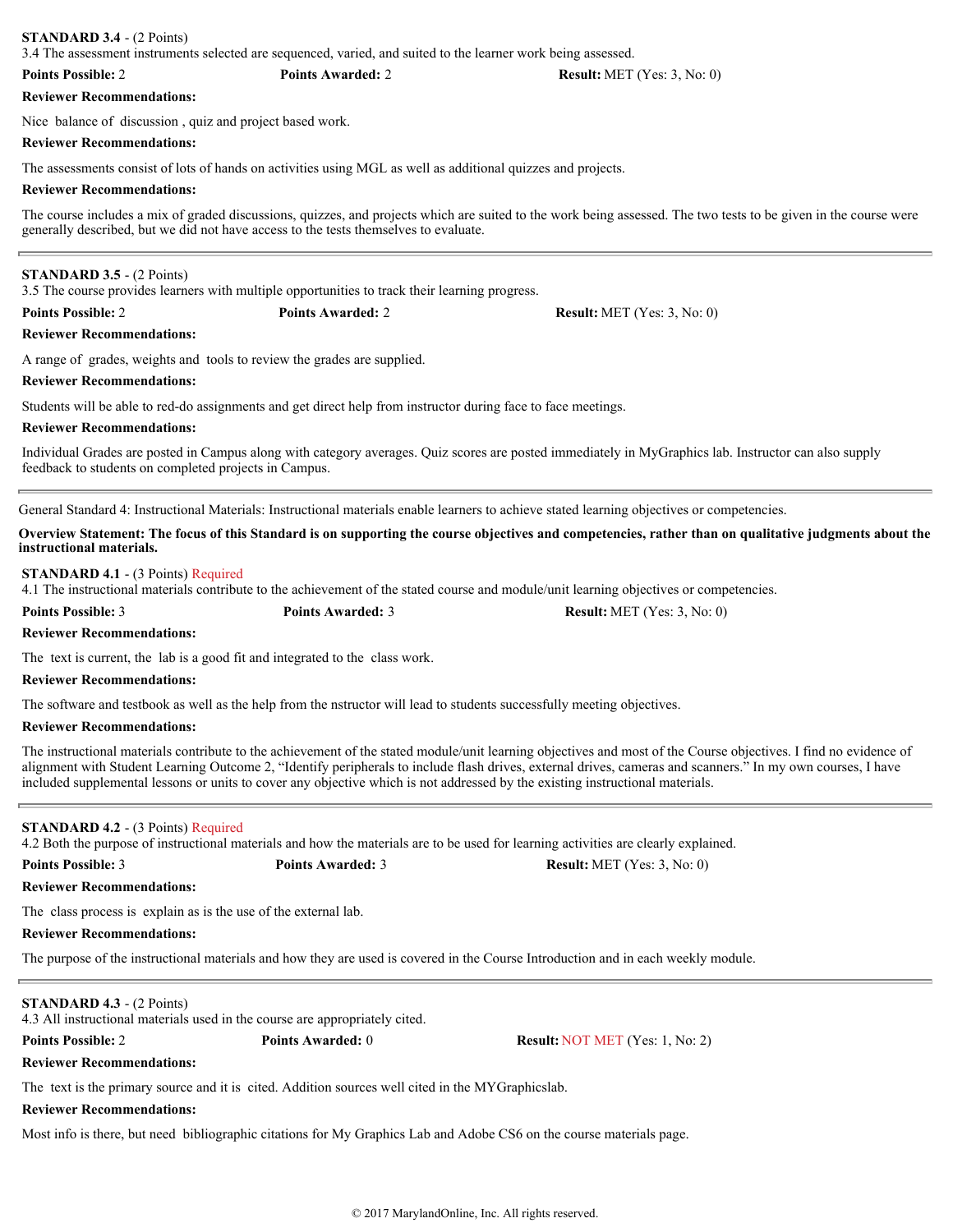The textbook is appropriately cited on the course materials page, but there is no citation for the MyGraphicsLab which is the major source of instruction in the course nor for the Adobe Illustrator CS6 software.

| <b>STANDARD 4.4 - (2 Points)</b><br>4.4 The instructional materials are current.                                                                    |                          |                                                                                                                                                                                                                                                                                                             |
|-----------------------------------------------------------------------------------------------------------------------------------------------------|--------------------------|-------------------------------------------------------------------------------------------------------------------------------------------------------------------------------------------------------------------------------------------------------------------------------------------------------------|
| <b>Points Possible: 2</b>                                                                                                                           | <b>Points Awarded: 2</b> | <b>Result:</b> MET (Yes: $3$ , No: 0)                                                                                                                                                                                                                                                                       |
| <b>Reviewer Recommendations:</b>                                                                                                                    |                          |                                                                                                                                                                                                                                                                                                             |
| Current tools and text are used for class.                                                                                                          |                          |                                                                                                                                                                                                                                                                                                             |
|                                                                                                                                                     |                          |                                                                                                                                                                                                                                                                                                             |
| <b>Reviewer Recommendations:</b>                                                                                                                    |                          |                                                                                                                                                                                                                                                                                                             |
| The textbook is less than 2 years old and the Illustrator CS6 required software is a recent version.                                                |                          |                                                                                                                                                                                                                                                                                                             |
|                                                                                                                                                     |                          |                                                                                                                                                                                                                                                                                                             |
| <b>STANDARD 4.5 - (2 Points)</b><br>4.5 A variety of instructional materials is used in the course.                                                 |                          |                                                                                                                                                                                                                                                                                                             |
| <b>Points Possible: 2</b>                                                                                                                           | <b>Points Awarded: 2</b> | <b>Result:</b> MET (Yes: $3$ , No: 0)                                                                                                                                                                                                                                                                       |
| <b>Reviewer Recommendations:</b>                                                                                                                    |                          |                                                                                                                                                                                                                                                                                                             |
| Ebook, interanl text, discusions, and external sources all used.                                                                                    |                          |                                                                                                                                                                                                                                                                                                             |
| <b>Reviewer Recommendations:</b>                                                                                                                    |                          |                                                                                                                                                                                                                                                                                                             |
| Textbook, MYGL, Adobe and the instructor all serve as materials and resources.<br><b>Reviewer Recommendations:</b>                                  |                          |                                                                                                                                                                                                                                                                                                             |
|                                                                                                                                                     |                          | MyGraphicsLab provides varied instructional materials for the course: the electronic textbook, videos, and powerpoint presentations                                                                                                                                                                         |
|                                                                                                                                                     |                          |                                                                                                                                                                                                                                                                                                             |
| STANDARD 4.6 - (1 Point)<br>4.6 The distinction between required and optional materials is clearly explained.                                       |                          |                                                                                                                                                                                                                                                                                                             |
| <b>Points Possible: 1</b>                                                                                                                           | <b>Points Awarded: 1</b> | <b>Result:</b> MET (Yes: $3$ , No: 0)                                                                                                                                                                                                                                                                       |
| <b>Reviewer Recommendations:</b>                                                                                                                    |                          |                                                                                                                                                                                                                                                                                                             |
| Informatin provided in the syllabus and the lab area                                                                                                |                          |                                                                                                                                                                                                                                                                                                             |
| <b>Reviewer Recommendations:</b>                                                                                                                    |                          |                                                                                                                                                                                                                                                                                                             |
| There are no optional assignments except for extra help class meetings.                                                                             |                          |                                                                                                                                                                                                                                                                                                             |
| <b>Reviewer Recommendations:</b>                                                                                                                    |                          |                                                                                                                                                                                                                                                                                                             |
| them as Required in both areas.                                                                                                                     |                          | The syllabus states that materials are "Required or Recommended" while the course information states that they are required. To avoid confusion, I would just list                                                                                                                                          |
|                                                                                                                                                     |                          | General Standard 5: Course Activities and Learner Interaction: Course activities facilitate and support learner interaction and engagement.                                                                                                                                                                 |
|                                                                                                                                                     |                          | Overview Statement: Course components that promote active learning contribute to the learning process and to learner persistence.                                                                                                                                                                           |
| <b>STANDARD 5.1 - (3 Points) Required</b><br>5.1 The learning activities promote the achievement of the stated learning objectives or competencies. |                          |                                                                                                                                                                                                                                                                                                             |
| <b>Points Possible: 3</b>                                                                                                                           | <b>Points Awarded: 3</b> | <b>Result:</b> MET (Yes: $3$ , No: 0)                                                                                                                                                                                                                                                                       |
| <b>Reviewer Recommendations:</b>                                                                                                                    |                          |                                                                                                                                                                                                                                                                                                             |
| The lesson and resources and process support the learning objectives.                                                                               |                          |                                                                                                                                                                                                                                                                                                             |
| <b>Reviewer Recommendations:</b>                                                                                                                    |                          |                                                                                                                                                                                                                                                                                                             |
| Everything in the course, from content to assessments to assignments is aligned well.                                                               |                          |                                                                                                                                                                                                                                                                                                             |
| <b>Reviewer Recommendations:</b>                                                                                                                    |                          |                                                                                                                                                                                                                                                                                                             |
|                                                                                                                                                     |                          | The course provides opportunities for the students to participate in activities that facilitate achievement of the stated module/learning objectives. Students learn<br>from the Videos and slideshows in the course and step-by-step instructions for completing tasks that are included in the textbooks. |
| <b>STANDARD 5.2 - (3 Points) Required</b><br>5.2 Learning activities provide opportunities for interaction that support active learning.            |                          |                                                                                                                                                                                                                                                                                                             |
| <b>Points Possible: 3</b>                                                                                                                           | <b>Points Awarded: 3</b> | <b>Result:</b> MET (Yes: $3$ , No: 0)                                                                                                                                                                                                                                                                       |
| <b>Reviewer Recommendations:</b>                                                                                                                    |                          |                                                                                                                                                                                                                                                                                                             |
| Both the lab, abnd discussion fill this need as does the hybrid aspect of class.                                                                    |                          |                                                                                                                                                                                                                                                                                                             |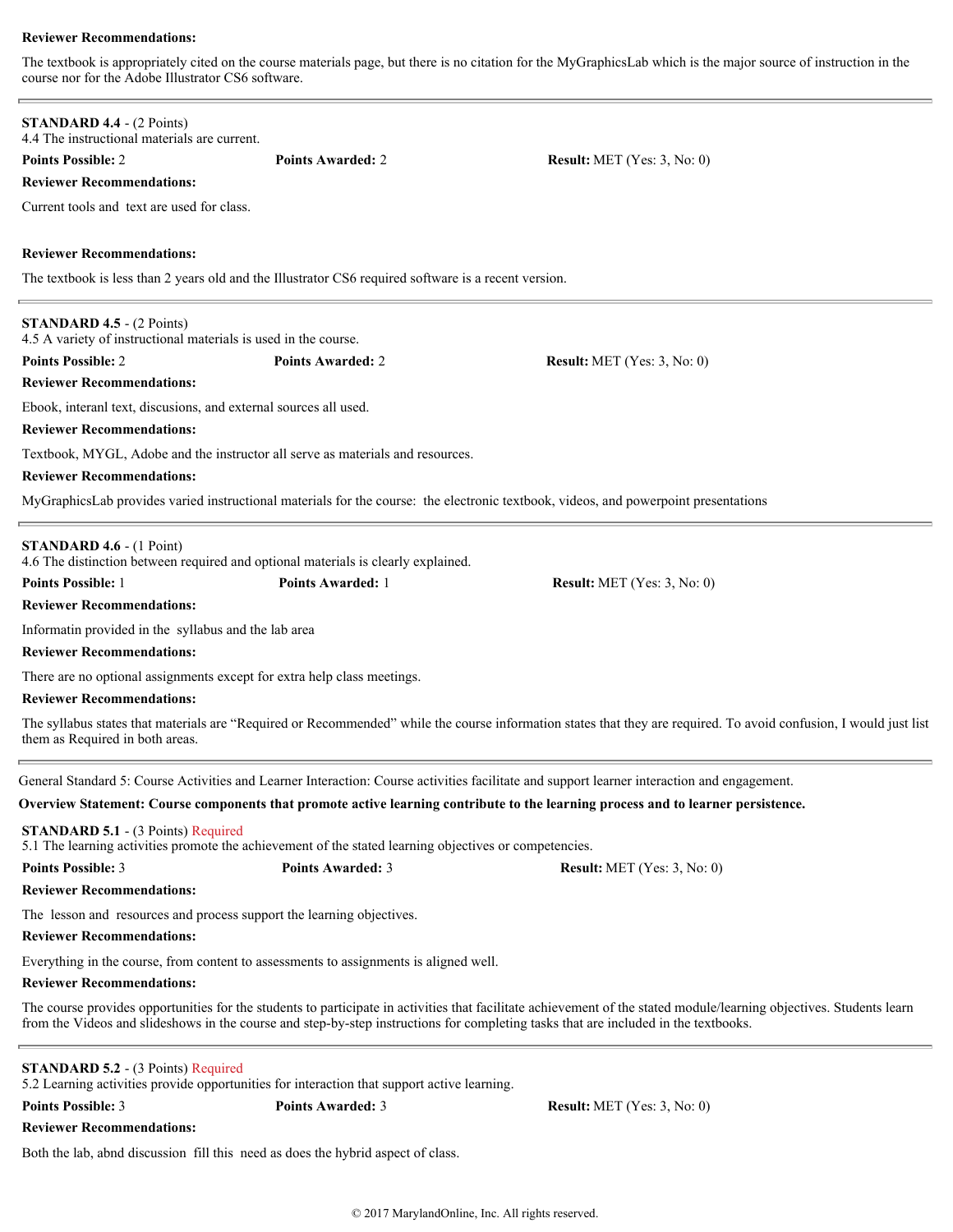The course is very hands on and therefore active.

## **Reviewer Recommendations:**

Opportunities are provided for different types of learner interaction:

- Learner-instructor: projects submitted for feedback
- Learner-content: Readings, watching videos, online Quizzes
- Learning-learner: Discussions, peer reviews

## **STANDARD 5.3** - (3 Points) Required

5.3 The instructor's plan for classroom response time and feedback on assignments is clearly stated.

# **Points Possible:** 3 **Points Awarded:** 0 **Result:** NOT MET (Yes: 0, No: 3)

**Reviewer Recommendations:**

Very clear grades, but no details on when the studetn will get feedback or what to expect.

## **Reviewer Recommendations:**

The majority of information is there, but response time for discussion, grading and feedback are not specified - suggest adding to your instructor page.

## **Reviewer Recommendations:**

Instructor has included response time for communications, but not for feedback on assignments and/or grades.

## **STANDARD 5.4** - (2 Points)

5.4 The requirements for learner interaction are clearly stated.

**Points Possible:** 2 **Points Awarded:** 2 **Result:** MET (Yes: 3, No: 0)

## **Reviewer Recommendations:**

Class labs, disscusions, quizzes all require interaction as does teh introduction video.

## **Reviewer Recommendations:**

Students are given details on ways they are expected to interact with the course on the Introduction page and on the Course and Campus Policies. Combining the information in one location would make it easier for the learner to understand the expectations of the course.

General Standard 6: Course Technology: Course technologies support learners' achievement of course objectives or competencies.

## **Overview Statement: The technologies enabling the various course components facilitate rather than impede the learning process.**

## **STANDARD 6.1** - (3 Points) Required

6.1 The tools used in the course support the learning objectives or competencies.

| <b>Points Possible: 3</b> | <b>Points Awarded: 3</b> | <b>Result:</b> MET (Yes: $3$ , No: 0) |
|---------------------------|--------------------------|---------------------------------------|
|                           |                          |                                       |

## **Reviewer Recommendations:**

The class uses a nice combination of LMS tools and external simulation tools to support the learning objectives.

## **Reviewer Recommendations:**

The tools selected for the course align with the course and module objectives and effectively supporting the course's assessment instruments, instructional materials, and learning activities.

# **STANDARD 6.2** - (3 Points) Required

6.2 Course tools promote learner engagement and active learning.

**Points Possible:** 3 **Points Awarded:** 3 **Result:** MET (Yes: 3, No: 0)

**Reviewer Recommendations:**

The class tool selection promote engement and active learning.

# **Reviewer Recommendations:**

Discussion posting are a required component of the course and foster student to student interaction.

# **STANDARD 6.3** - (2 Points)

6.3 Technologies required in the course are readily obtainable.

**Points Possible:** 2 **Points Awarded:** 2 **Result:** MET (Yes: 3, No: 0)

**Reviewer Recommendations:**

The majority of the class tools arre incorporated in to the LMS and lab. The additional optional tool of a storage device is also obtainable.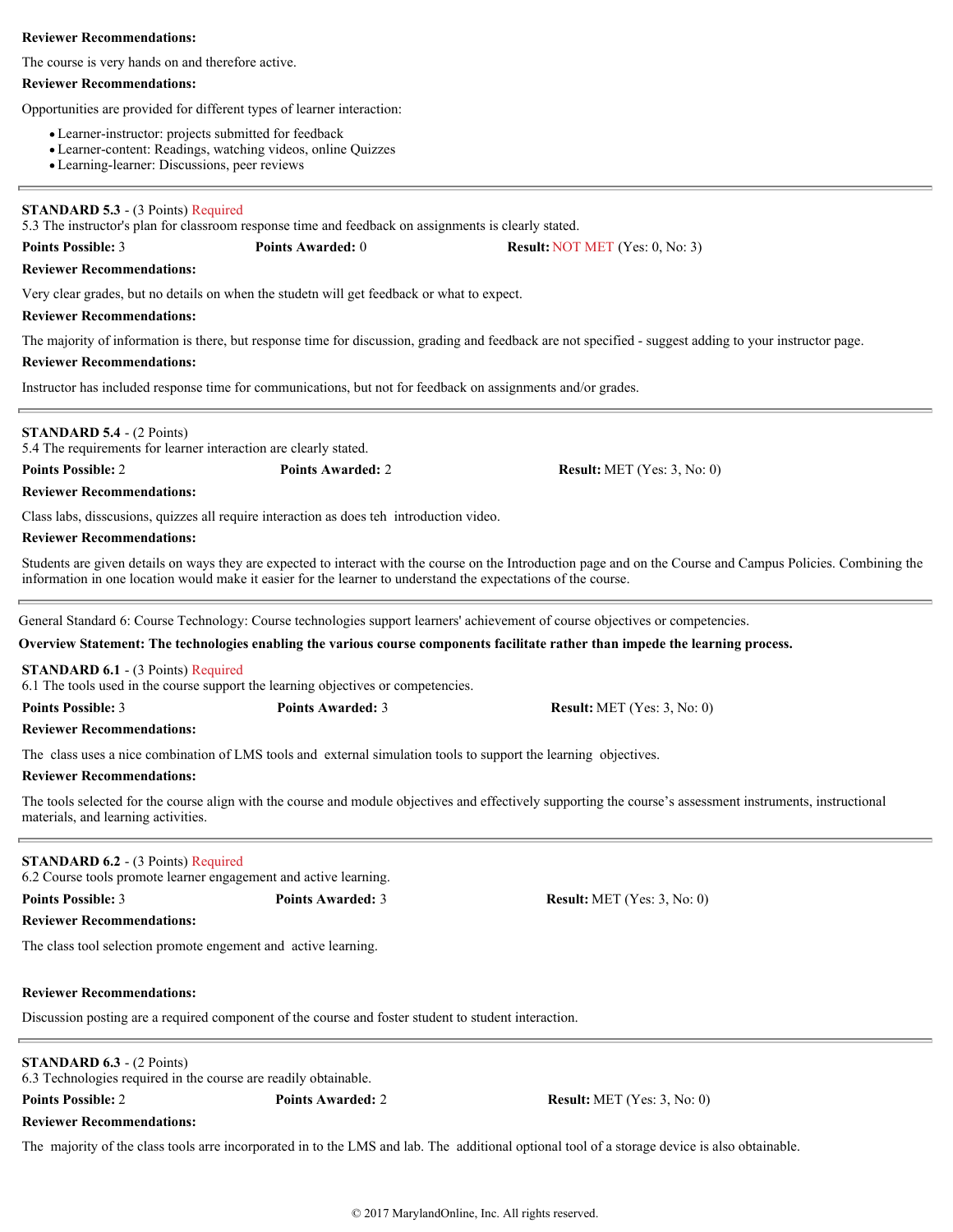Technologies required are obtainable by purchase and/or in campus lab facilities.

| <b>STANDARD 6.4 - (1 Point)</b><br>6.4 The course technologies are current.                                                                                                    |                          |                                                                                                                                                                                                                                                                                                                                 |
|--------------------------------------------------------------------------------------------------------------------------------------------------------------------------------|--------------------------|---------------------------------------------------------------------------------------------------------------------------------------------------------------------------------------------------------------------------------------------------------------------------------------------------------------------------------|
| <b>Points Possible: 1</b>                                                                                                                                                      | <b>Points Awarded: 1</b> | <b>Result:</b> MET (Yes: 3, No: 0)                                                                                                                                                                                                                                                                                              |
| <b>Reviewer Recommendations:</b>                                                                                                                                               |                          |                                                                                                                                                                                                                                                                                                                                 |
| Curretn LMS, simulation lab and multimedia is used effectively.                                                                                                                |                          |                                                                                                                                                                                                                                                                                                                                 |
| <b>Reviewer Recommendations:</b>                                                                                                                                               |                          |                                                                                                                                                                                                                                                                                                                                 |
| Technology Found in the LMS and the MyGraphics lab are current.                                                                                                                |                          |                                                                                                                                                                                                                                                                                                                                 |
| <b>STANDARD 6.5</b> - $(1 \text{ Point})$<br>6.5 Links are provided to privacy policies for all external tools required in the course.                                         |                          |                                                                                                                                                                                                                                                                                                                                 |
| <b>Points Possible: 1</b>                                                                                                                                                      | <b>Points Awarded: 1</b> | <b>Result:</b> MET (Yes: $3$ , No: 0)                                                                                                                                                                                                                                                                                           |
| <b>Reviewer Recommendations:</b>                                                                                                                                               |                          |                                                                                                                                                                                                                                                                                                                                 |
| Clearly listed in the Course information area in Canvas.                                                                                                                       |                          |                                                                                                                                                                                                                                                                                                                                 |
| <b>Reviewer Recommendations:</b>                                                                                                                                               |                          |                                                                                                                                                                                                                                                                                                                                 |
|                                                                                                                                                                                |                          | Campus privacy policy is linked at bottom of all pages and the MyGraphicsLab privacy policy is available at the bottom of the page of the external learning tool.                                                                                                                                                               |
|                                                                                                                                                                                |                          | General Standard 7: Learner Support: The course facilitates learner access to institutional support services essential to learner success.                                                                                                                                                                                      |
| academic services support, and student services support.                                                                                                                       |                          | Overview Statement: It is important to ensure online learners know they have access to and are encouraged to use the services that support learners at<br>the institution. In the Learner Support Standard, four different kinds of support services are addressed: technical support, accessibility support,                   |
| <b>STANDARD 7.1 - (3 Points) Required</b>                                                                                                                                      |                          | 7.1 The course instructions articulate or link to a clear description of the technical support offered and how to obtain it.                                                                                                                                                                                                    |
| <b>Points Possible: 3</b>                                                                                                                                                      | <b>Points Awarded: 3</b> | <b>Result:</b> MET (Yes: $3$ , No: 0)                                                                                                                                                                                                                                                                                           |
| <b>Reviewer Recommendations:</b>                                                                                                                                               |                          |                                                                                                                                                                                                                                                                                                                                 |
| There are links to each of the college services listed in the getting help area.                                                                                               |                          |                                                                                                                                                                                                                                                                                                                                 |
| <b>Reviewer Recommendations:</b>                                                                                                                                               |                          |                                                                                                                                                                                                                                                                                                                                 |
|                                                                                                                                                                                |                          | There are several areas of the course that have descriptions of the types of technical support available to the students:                                                                                                                                                                                                       |
| • Course Information page<br>• Getting Help Discussion module with FAQ                                                                                                         |                          |                                                                                                                                                                                                                                                                                                                                 |
| <b>STANDARD 7.2 - (3 Points) Required</b><br>7.2 Course instructions articulate or link to the institution's accessibility policies and services.<br><b>Points Possible: 3</b> | <b>Points Awarded: 3</b> | <b>Result:</b> MET (Yes: $3$ , No: 0)                                                                                                                                                                                                                                                                                           |
| <b>Reviewer Recommendations:</b>                                                                                                                                               |                          |                                                                                                                                                                                                                                                                                                                                 |
| Included in the policeys and in the help area.                                                                                                                                 |                          |                                                                                                                                                                                                                                                                                                                                 |
| <b>Reviewer Recommendations:</b><br>Information page.                                                                                                                          |                          | The course Information page contains a link to the accessibility policies of the institution. However, unlike most of the other links on this page, this information<br>does not occur when navigating from page to page through the module. I would recommend adding this as a link in the module navigation as well as on the |
| <b>STANDARD 7.3 - (2 Points)</b><br>course and how learners can obtain them.                                                                                                   |                          | 7.3 Course instructions articulate or link to an explanation of how the institution's academic support services and resources can help learners succeed in the                                                                                                                                                                  |
| <b>Points Possible: 2</b>                                                                                                                                                      | <b>Points Awarded: 2</b> | <b>Result:</b> MET (Yes: $3$ , No: 0)                                                                                                                                                                                                                                                                                           |
| <b>Reviewer Recommendations:</b>                                                                                                                                               |                          |                                                                                                                                                                                                                                                                                                                                 |
| nicely detailed in the help area of the class.                                                                                                                                 |                          |                                                                                                                                                                                                                                                                                                                                 |
| <b>Reviewer Recommendations:</b>                                                                                                                                               |                          |                                                                                                                                                                                                                                                                                                                                 |
| grouped and named or defined to make it easier for students to find the topic they need.                                                                                       |                          | Links are provided to the institution's academic student support services from the Course and Campus Policies page. I would recommend that the links be                                                                                                                                                                         |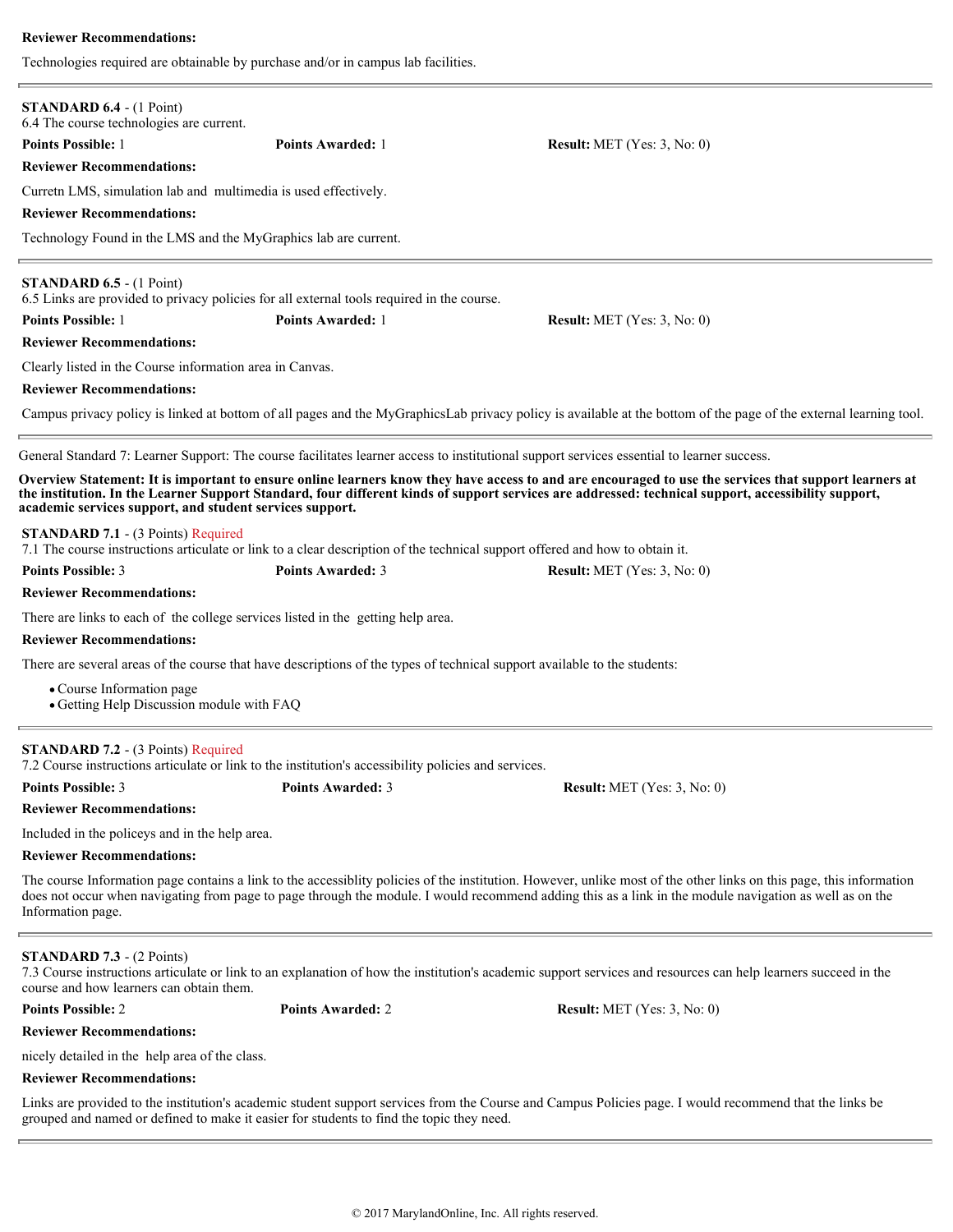## **STANDARD 7.4** - (1 Point)

7.4 Course instructions articulate or link to an explanation of how the institution's student services and resources can help learners succeed and how learners can obtain them.

| <b>Points Possible: 1</b>        | <b>Points Awarded:</b> 1 | <b>Result:</b> MET (Yes: $3$ , No: 0) |
|----------------------------------|--------------------------|---------------------------------------|
| <b>Reviewer Recommendations:</b> |                          |                                       |

Listed and explained in the help area.

## **Reviewer Recommendations:**

Links are provided to the institution's student services site from the Course and Campus Policies page.

General Standard 8: Accessibility and Usability\*: The course design reflects a commitment to accessibility and usability for all learners.

**Overview Statement: The course design reflects a commitment to accessibility, so that all learners can access all course content and activities, and to usability, so that all learners can easily navigate and interact with course components.** 

**\*Meeting QM's accessibility Standards does not guarantee or imply that specific country/federal/state/local accessibility regulations are met. Please consult with an accessibility specialist to ensure that all required accessibility regulations are met.**

## **STANDARD 8.1** - (3 Points) Required

8.1 Course navigation facilitates ease of use.

**Points Possible:** 3 **Points Awarded:** 0 **Result:** NOT MET (Yes: 1, No: 2)

## **Reviewer Recommendations:**

The intro video is not caption, given its starting role and short duration it should be captioned. Also there are no links or help with acccessability relatd to the lab area.

# **Reviewer Recommendations:**

Navigation is intuitive and simple. A couple of needed suggestions: Intro video - create a transcript and link to the video page. Since the video is short, it can be easily transcribed. Add "back to home page" link from Instructor Bio/Your Instructor page. It is hard to get back to where you started from that page.

## **Reviewer Recommendations:**

Overall, the navigation of the course is consistent, logical, and efficient. An example of some areas that could be improved are the Instructor Bio link from the Course Introduction page and links on the Course Information pages. These pages appears to open to different sites and do not include an obvious way to return to the course. I would recommend to either instruct the student to use the Browser "Back" button to return to the course or to have the pages open in a new window.

# **STANDARD 8.2** - (3 Points) Required

8.2 Information is provided about the accessibility of all technologies required in the course.

**Points Possible:** 3 **Points Awarded:** 0 **Result:** NOT MET (Yes: 0, No: 3)

## **Reviewer Recommendations:**

Only Canvas is listed the other major element are not adressed.

## **Reviewer Recommendations:**

The course is generally accessible. Information on accessibility information for My Graphics Lab and Adobe CS6 is missing. Suggest linking to the course, purpose, structure and accessibility page. There appears to be a place for the information, it is just not linked.

## **Reviewer Recommendations:**

Accessiblity Information regarding campus is provided, but there is no information pertaining to MyGraphicsLab nor Illustrator CS6.

## **STANDARD 8.3** - (2 Points)

8.3 The course provides alternative means of access to course materials in formats that meet the needs of diverse learners.

| <b>Points Possible: 2</b> |  |
|---------------------------|--|
|---------------------------|--|

**Points Awarded:** 0 **Result:** NOT MET (Yes: 0, No: 3)

## **Reviewer Recommendations:**

Most of the class could be accessed via a screen reader, but the video lacks captions and some graphics lack alt tags which may be problematic to user with disabilites.

## **Reviewer Recommendations:**

There is a variety of good materials in the course. Not all are accessible. Course needs to be checked to make sure each video w is accessible via transcript or captions (many are but a couple were missing). Every image should have an ALT tag (several were missing).

For videos and images in MyGraphicsLab - please locate the information on obtaining transcripts and accessible versions of materials from the publisher. A link to the publisher page with their accessibility information would be acceptable and meet the requirement.

## **Reviewer Recommendations:**

The Videos in the MyGraphics labs are not accessable. The videos should have closed captioning and or scripts provided for the materials. Images used in the course use the file names to identify them, but there is no alternative text to describe the images.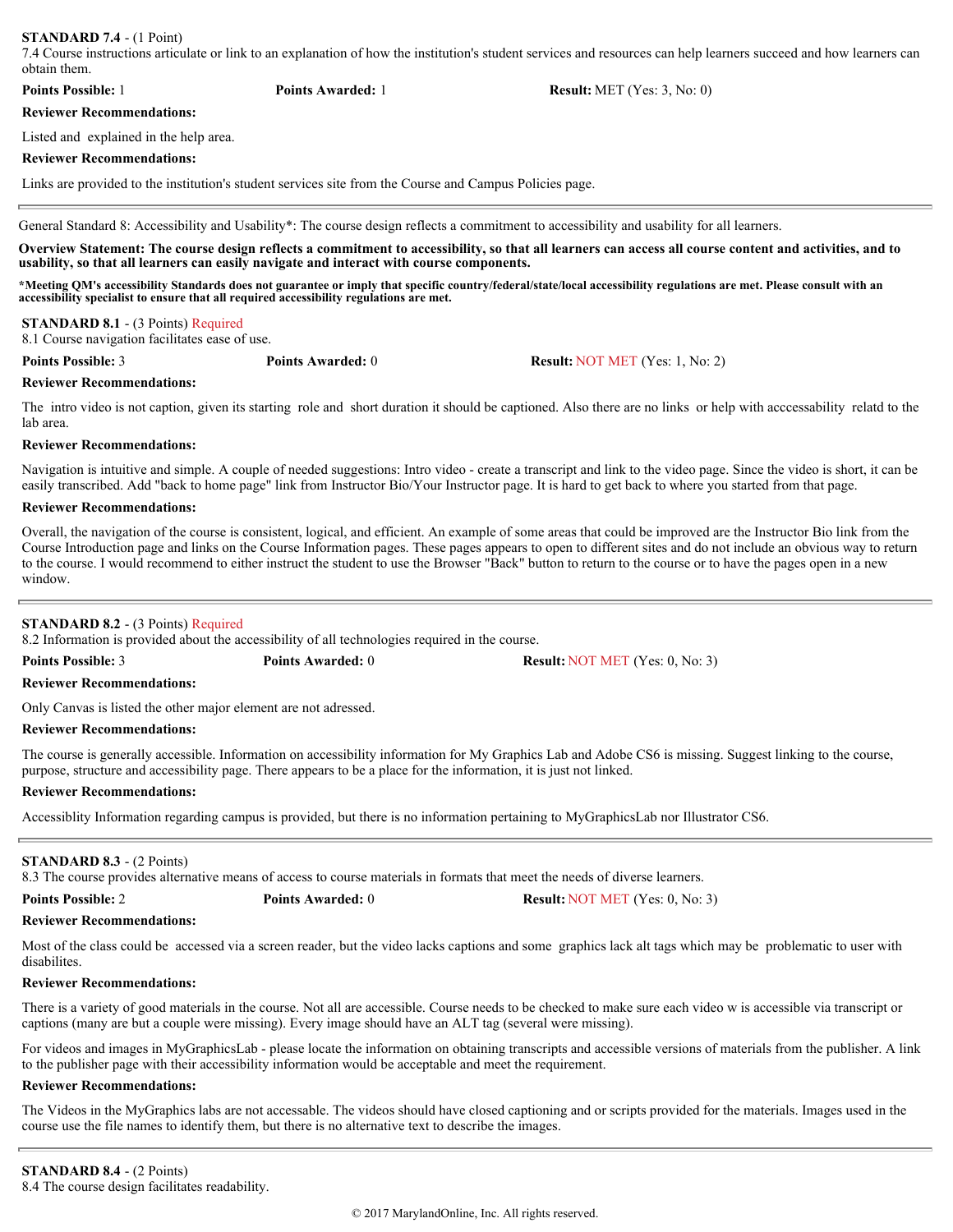**Points Possible:** 2 **Points Awarded:** 2 **Result:** MET (Yes: 3, No: 0)

## **Reviewer Recommendations:**

the vast majority of the class is easy to read and clean in design. There are a feww typos on the home page that should be corrected.

## **Reviewer Recommendations:**

The Canvas LMS and the formatting of the content of the course make it readable to screen readers and visually impaired.

## **Reviewer Recommendations:**

The course content very consistent and organized. It is clearly presented so that learners can easily read and interpret it. There are minimal typographical errors that should be corrected. I would recommend includIng notes on navigating the publishers' materials. (I had difficulty in finding the Navigation arrows for the electronic text because they are in a different location than the Navigation in the Campus LMS.

# **STANDARD 8.5** - (2 Points)

8.5 Course multimedia facilitate ease of use.

**Points Possible:** 2 **Points Awarded:** 2 **Result:** MET (Yes: 3, No: 0)

# **Reviewer Recommendations:**

the internal class media is limited but easy to use. The simulation while sophisiticated is usable.

## **Reviewer Recommendations:**

The course includes multimedia in the form of videos and images in Campus and in MyGraphics lab. The videos are easy to use, intelligible, and appear to be inter-operational across devices. Images are appropriately sized and enhance the instructional materials and illustrate ideas. I would recommend including scripts of the video dialog and better alternative text for the images to improve accessibility.

## **Additional Review Comments:**

## **Reviewer**

The course is very organized and consistent throughout. Some additional information regarding navigation would be helpful for distinguishing between the different sites used in the course. Technology requirements also should be expanded to help limit student confusion.

This course is being submitted as a Master Course. "The submitted instance of the course should include all course components including instructor specific information."I would recommend that instructor-specific information should be included as a protected folder within the course.

# **TOTAL POINTS AWARDED: 84**

# **FINAL RESULT: DID NOT MEET STANDARDS**

## Amendments

# **STANDARD 1.5**

1.5 Minimum technology requirements are clearly stated and instructions for use provided.

**Points Possible:** 2 **Points Awarded:** 2 **Result:** MET

## **Course Representative Notes:**

A page with the minimum technology requirements was created and a link added to it on the course information. This is in the first "start here" module so students will be aware immediately. Also, a page allows for easy edits or changes and keeps the link intact.

## **Chair Notes:**

With the change the course now meets this standard.

# **STANDARD 4.3**

4.3 All instructional materials used in the course are appropriately cited.

**Points Possible:** 2 **Points Awarded:** 2 **Result:** MET

**Course Representative Notes:** Bibliography information was cited for the text book, for MyGraphicsLab and also for Adobe Illustrator on the Course Materials page.

# **Chair Notes:**

Addition of a bibliography with citations meets the standard

# **STANDARD 5.3**

5.3 The instructor's plan for classroom response time and feedback on assignments is clearly stated.

# **Course Representative Notes:**

The response time for anything graded was missing and this was added for projects, exams, and discussion to the communication information on the introduction page (which is also the Front Page.)

# **Chair Notes:**

The information is not present.

**Points Possible:** 3 **Points Awarded:** 3 **Result:** MET